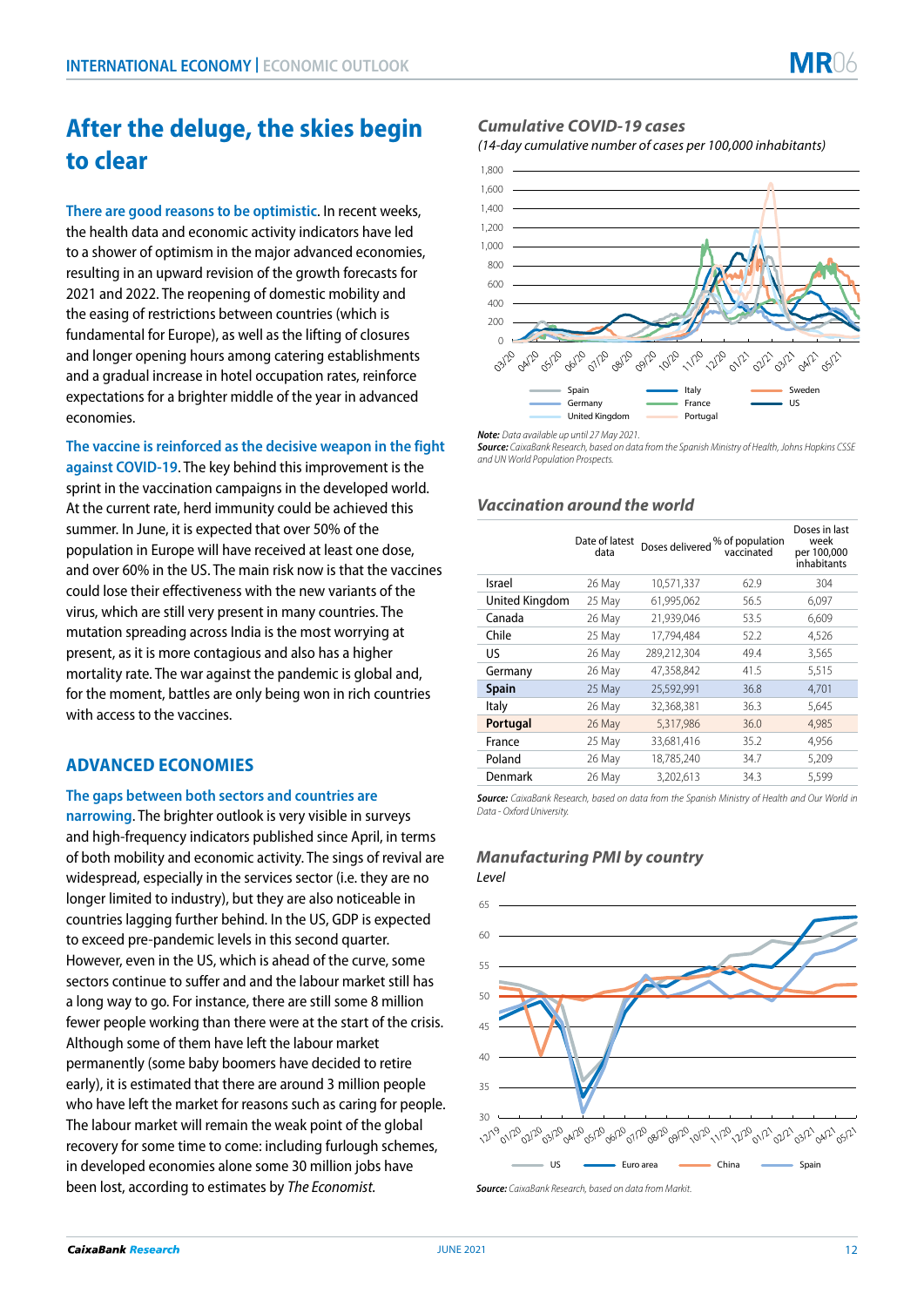**Spring also arrives in Europe's economies**. The data give a clear signal that the euro area has overcome the latest turbulence and that the downside risks in the growth outlook have cleared. Indeed, the balance of risks is now broadly positive, especially for 2022, as reflected in our new forecasts. What is perhaps harder to believe is that the improvement in the euro area is here to stay, given how accustomed we have become to disappointment. But the truth is that the revival looks strong (for instance, in May the expectations component of Germany's Ifo index reached its highest level since 2011) and this will allow the gap between the two major Atlantic economies to narrow. Growth in the US in 2021 will be much higher than in the euro area (6.5% compared to 4.2%, according to our estimates, both revised upwards this month). However, that is more a reflection of past events (GDP declines in the euro area in Q4 2020 and Q1 2021) than of the present and what is to come: providing there are no negative surprises, euro area growth in the mid-year quarters of 2021 could even outperform that of the US.

#### **New fiscal stimuli are expected on both sides of the**

**Atlantic**. The Biden administration remains highly active and has proposed two new long-term (10-year) fiscal packages amounting to a total of 4 trillion dollars (approximately 20% of GDP), one related to infrastructure and the other in the social sphere. Europe is also starting to make moves: countries have already presented their programmes in order to receive funds from the Recovery Plan, which could begin to be disbursed as early as July, providing an important stimulus for Southern and Eastern Europe. In this context, the European Commission raised its growth forecasts for the EU in 2021 and 2022 and confirmed that the stability and growth pact will remain on hold until 2023, reducing the risk of a premature withdrawal of the support for weaker economies. In any case, there is little doubt that the fiscal rules will need to be rethought, as the vast majority of countries have exceeded their target debt levels and some have more than doubled them.

**Are major political changes looming in Germany?** Germany's upcoming legislative elections in September are also in the spotlight, as the latest polls suggest a technical tie between the CDU and the Green Party. Right now, a coalition government between the two forces appears to be the most likely outcome. *A priori*, this would be a balanced government, with more sensitivity towards Europe and favourable to handing over more powers to Brussels (the ability to collect revenues and issue bonds) and greater investment in infrastructure and new technologies. It could therefore strengthen the Franco-German axis and have a greater chance of implementing major EU reforms.

**Upside inflation risks also materialise, especially in the US.** As we have been warning about, inflation rising above the US and euro area central banks' target rates was almost

# *Services PMI by country*

*Level*



*Source: CaixaBank Research, based on data from Markit.*

### *European Commission forecasts*

|              | GDP<br>Annual $\Delta$ (%) |      | Inflation<br>Annual $\Delta$ (%) |      | Public debt<br>% of GDP |       | <b>Fiscal balance</b><br>% of GDP |        |
|--------------|----------------------------|------|----------------------------------|------|-------------------------|-------|-----------------------------------|--------|
|              |                            |      |                                  |      |                         |       |                                   |        |
|              | 2021                       | 2022 | 2021                             | 2022 | 2021                    | 2022  | 2021                              | 2022   |
| Euro area    | 4.3                        | 4.4  | 1.7                              | 1.3  | 102.4                   | 100.8 | $-8.0$                            | $-3.8$ |
| Germany      | 3.4                        | 4.1  | 2.4                              | 1.4  | 73.1                    | 72.2  | $-75$                             | $-2.5$ |
| France       | 5.7                        | 4.2  | 1.4                              | 1.1  | 1174                    | 1164  | $-8.5$                            | $-4.7$ |
| Italy        | 4.2                        | 4.4  | 1.3                              | 1.1  | 159.8                   | 156.6 | $-11.7$                           | $-5.8$ |
| <b>Spain</b> | 5.9                        | 6.8  | 1.4                              | 1.1  | 119.6                   | 116.9 | $-7.6$                            | $-5.2$ |
| Portugal     | 3.9                        | 5.1  | 0.9                              | 1.1  | 127.2                   | 122.3 | $-4.7$                            | $-3.4$ |

*Source: CaixaBank Research, based on data from the European Commission (European Economic Forecast, Spring 2021).*

*Germany: if the parliamentary elections* 



*Source: CaixaBank Research, based on data from POLITICO Research (28 May 2021).*